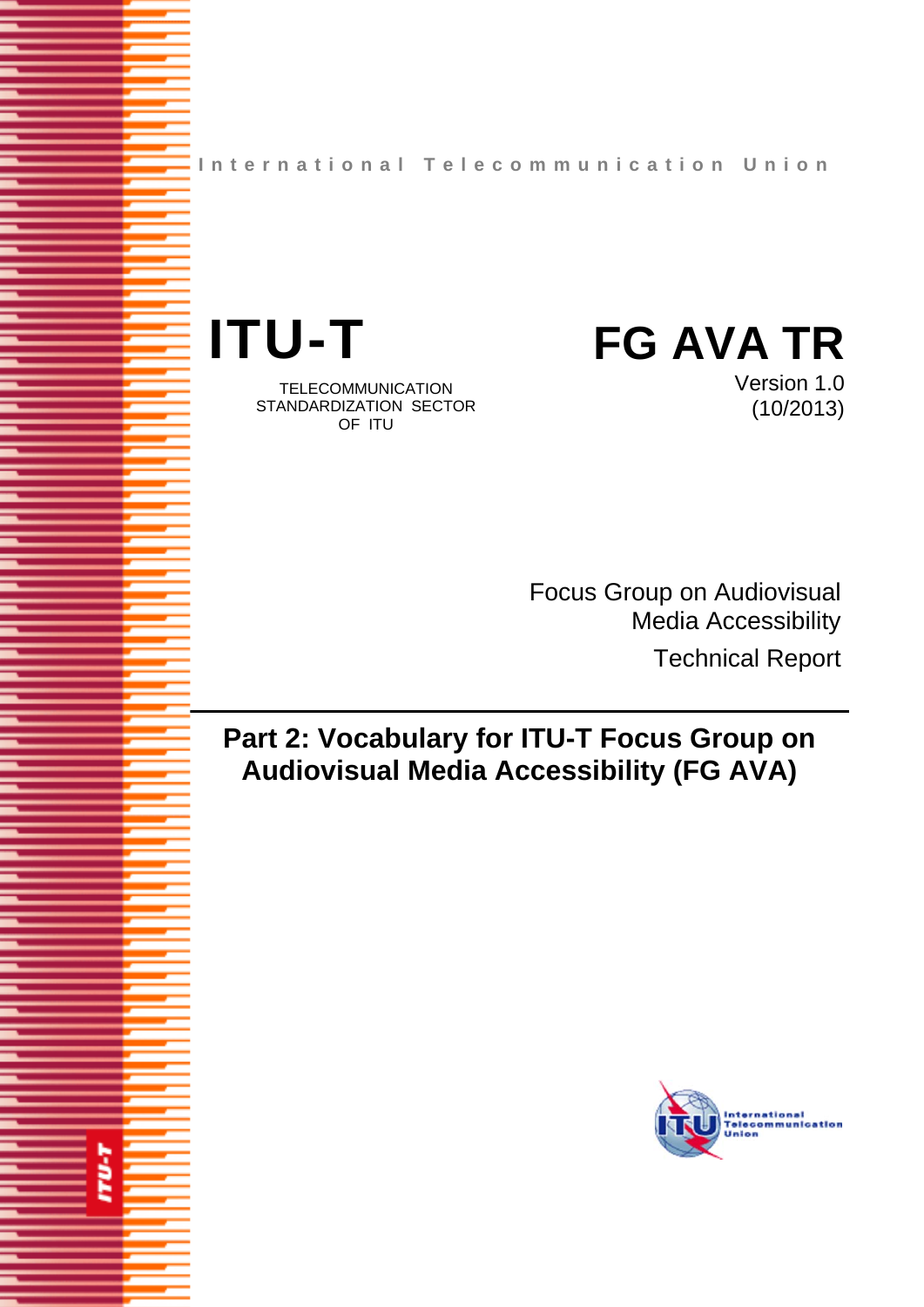#### FOREWORD

The procedures for establishment of focus groups are defined in Recommendation ITU-T A.7. The ITU-T Focus Group on Audiovisual Media Accessibility (FG AVA) was proposed by ITU-T Study Group 16 for creation in-between TSAG meetings and it was established on 22 May 2011. The Focus Group was successfully concluded in October 2013.

Even though focus groups have a parent organization, they are organized independently from the usual operating procedures of ITU, and are financially independent. Texts approved by focus groups (including Technical Reports) do not have the same status as ITU-T Recommendations.

#### INTELLECTUAL PROPERTY RIGHTS

ITU draws attention to the possibility that the practice or implementation of this Technical Report may involve the use of a claimed Intellectual Property Right. ITU takes no position concerning the evidence, validity or applicability of claimed Intellectual Property Rights, whether asserted by ITU-T Focus Group participants or others outside of the Technical Report development process.

#### © ITU 2014

All rights reserved. No part of this publication may be reproduced, by any means whatsoever, without the prior written permission of ITU.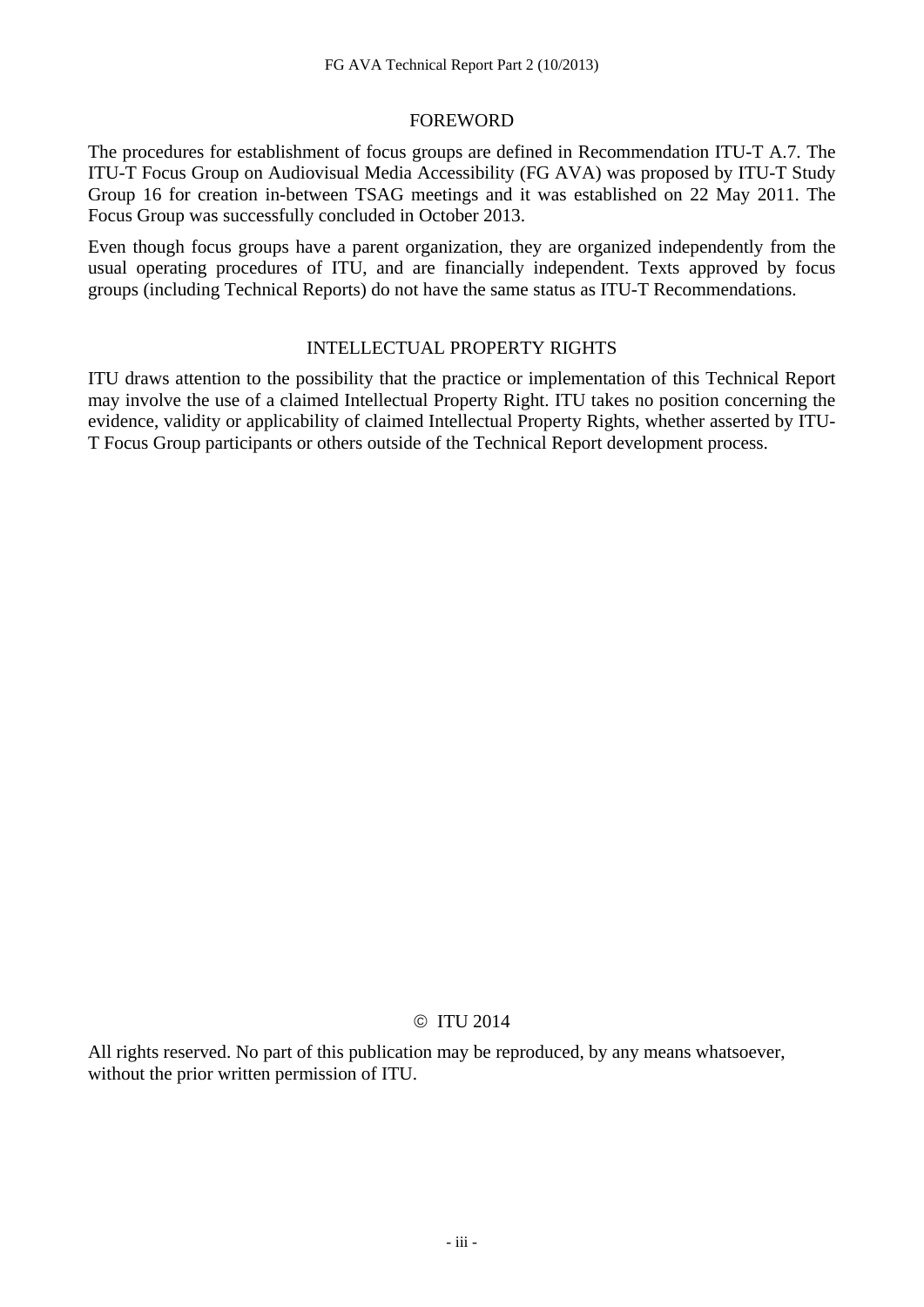## **Table of Contents**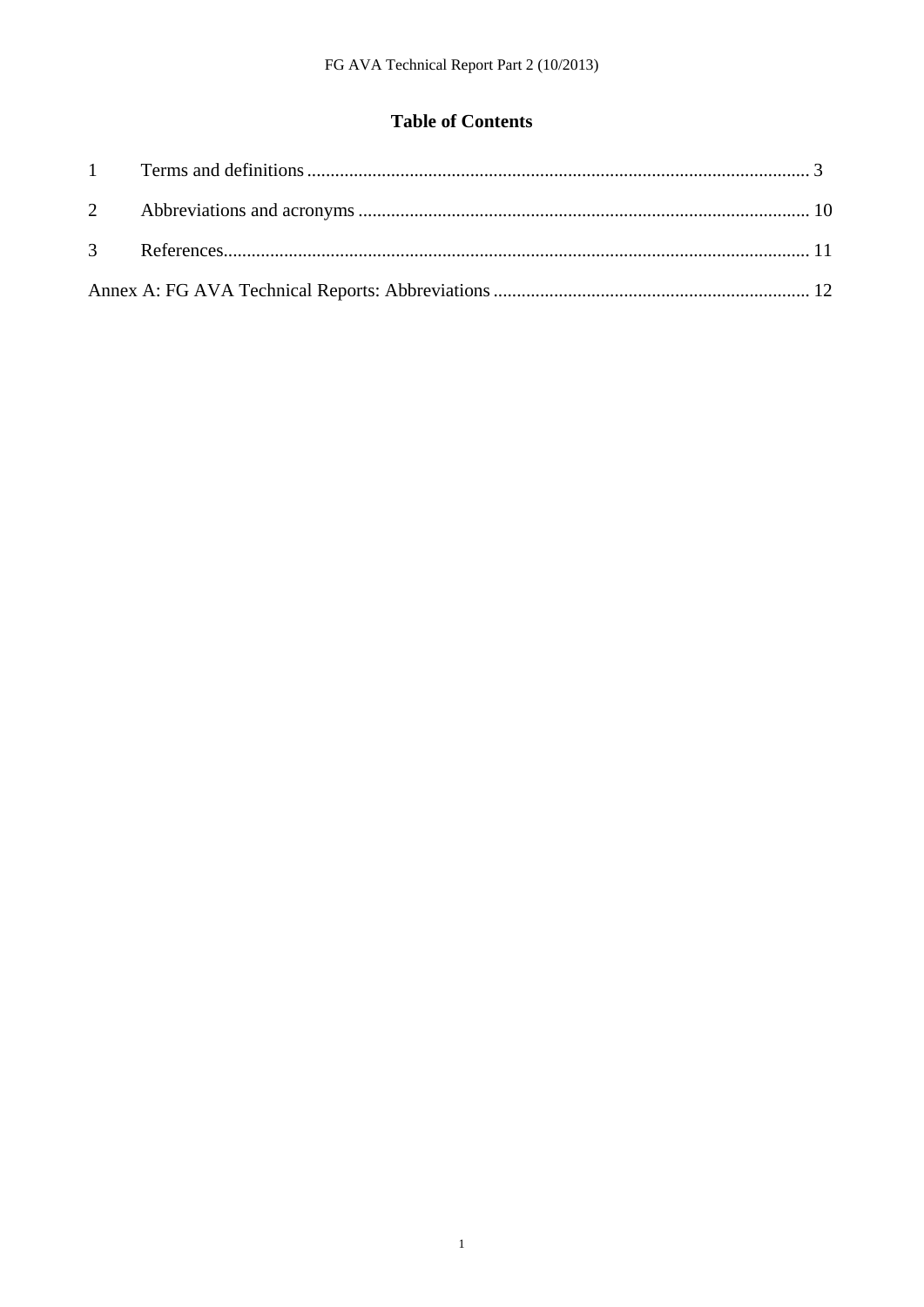### **Summary**

This Technical Report of FG AVA was prepared by Working Group F "Participation and digital media" and it presents a vocabulary that FG AVA had foreseen as a future work item for ITU-T Study Group 16 "Multimedia" and ITU-R Study Group 6 "Broadcasting Service".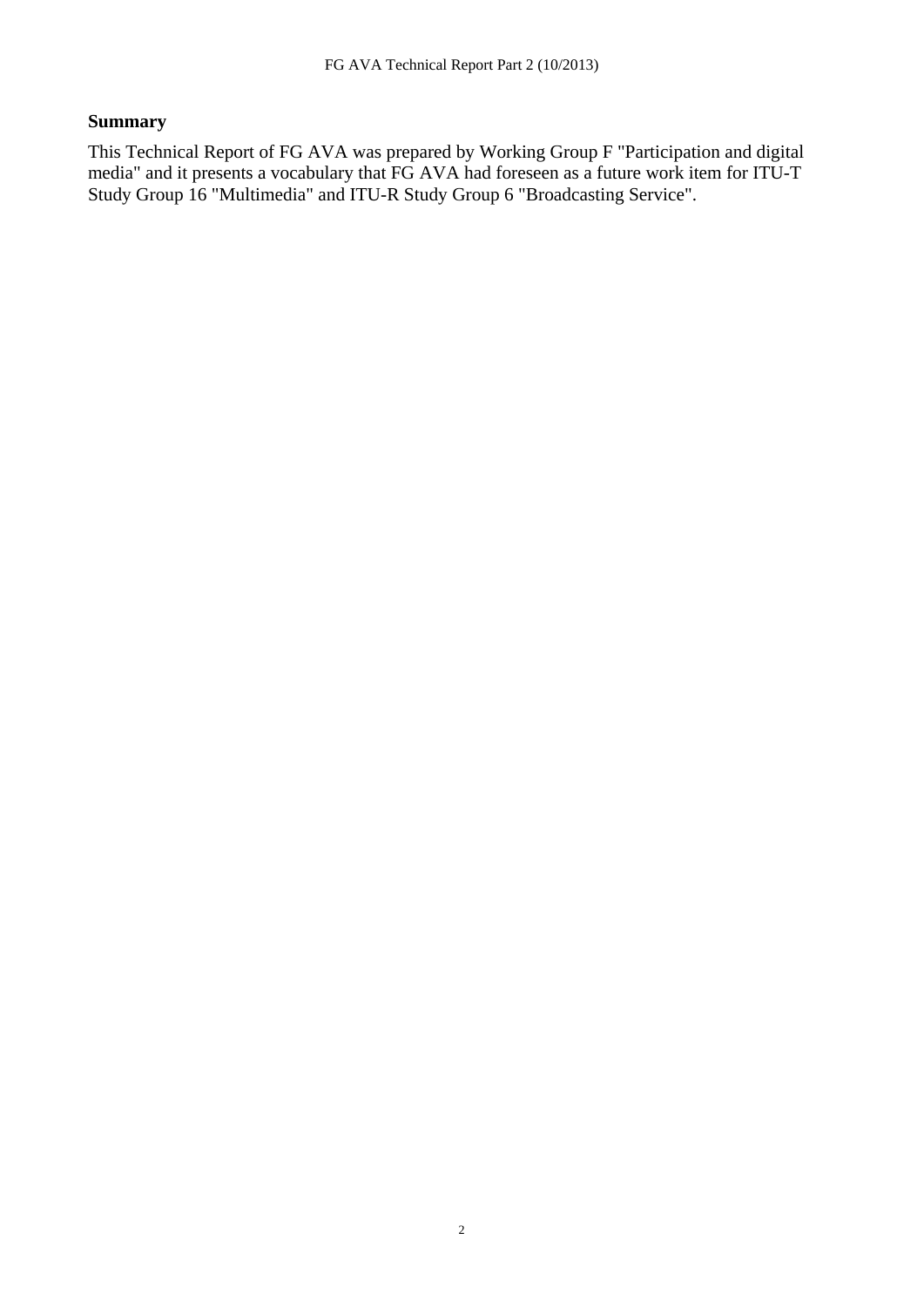#### **1 Terms and definitions**

This Technical Report uses the following terms:

**1.1 accessibility**: The degree to which a product, device, service, or environment is available to as many people as possible. Accessibility can be viewed as the 'ability to access' and possible benefit of some system or entity. Accessibility is often used to focus on persons with disabilities or special needs and their right of access to entities, often through use of *[Assistive technology](http://en.wikipedia.org/wiki/Assistive_technology)* or *Access Services*.

The existing ITU definition of accessibility "The property of being accessible and useable upon demand by an authorized entity" is in the sense of "access control", a security feature as contained in the ITU-T X-series of Recommendation1.

Accessibility is strongly related to *[Universal Design](http://en.wikipedia.org/wiki/Universal_design)* when the approach involves 'direct access'. This is about making things accessible to all persons (whether they have a disability or not). An alternative is to provide 'indirect access', by having the entity support the use of a person's [assistive](http://en.wikipedia.org/wiki/Assistive_technology)  [technology](http://en.wikipedia.org/wiki/Assistive_technology) to achieve access2.

**1.2 accessibility feature**: An additional content component that is intended to assist people hindered in their ability to perceive an aspect of the main content. Examples: captions for the hard of hearing, subtitles in various languages, sign-language interpretation video and descriptive audio3.

**1.3 adaptable user interfaces**: Adaptable user interfaces are those which can be modified by one (or more) deliberate and conscious choice and action by the user.

**1.4 adaptive user interfaces**: A user interface is adaptive if the interface can adapt its appearance and/or interaction behaviour to an individual user according to a user profile, device or context characteristic.

**1.5 application model**: An application model is a representation of the states, transitions and functions of the application.

**1.6 assistive technology (AT)**: AT is an [umbrella term](http://en.wikipedia.org/wiki/Umbrella_term) that includes assistive, adaptive, and rehabilitative devices for [persons with disabilities](http://en.wikipedia.org/wiki/Disability). It also includes the process used in selecting, locating, and using them. AT promotes greater independence by enabling people to perform tasks that they were formerly unable to accomplish, or had great difficulty accomplishing, by providing enhancements to or changed methods of interacting with the [technology](http://en.wikipedia.org/wiki/Technology) needed to accomplish such tasks. It provides 'indirect access', whereas *Universal Design* provides 'direct access'.

**1.7 assistive technology device**: A device used by a person with disabilities to prevent, compensate, relieve or neutralize any resulting handicap and that has the ability to interface to an ICT device.

NOTE – The term 'external device' is used for either a mobile external device or an assistive technology device4.

**1.8 audio description**: This is also known as 'video description' and 'described video'. Additional audible narrative, interleaved with the dialogue, which describes the significant aspects of the visual

<sup>1</sup> See Recommendation ITU-T X.1193, "Key management framework for secure internet protocol television (IPTV) services" (2011).

<sup>2</sup> http://en.wikipedia.org/wiki/Accessibility.

<sup>3</sup> See Recommendation ITU-T Y.1901, "Requirements for the support of IPTV services" (2009).

<sup>4</sup> See Recommendation ITU-T V.254, "Asynchronous serial command interface for assistive and multi-functional communication devices" (2010).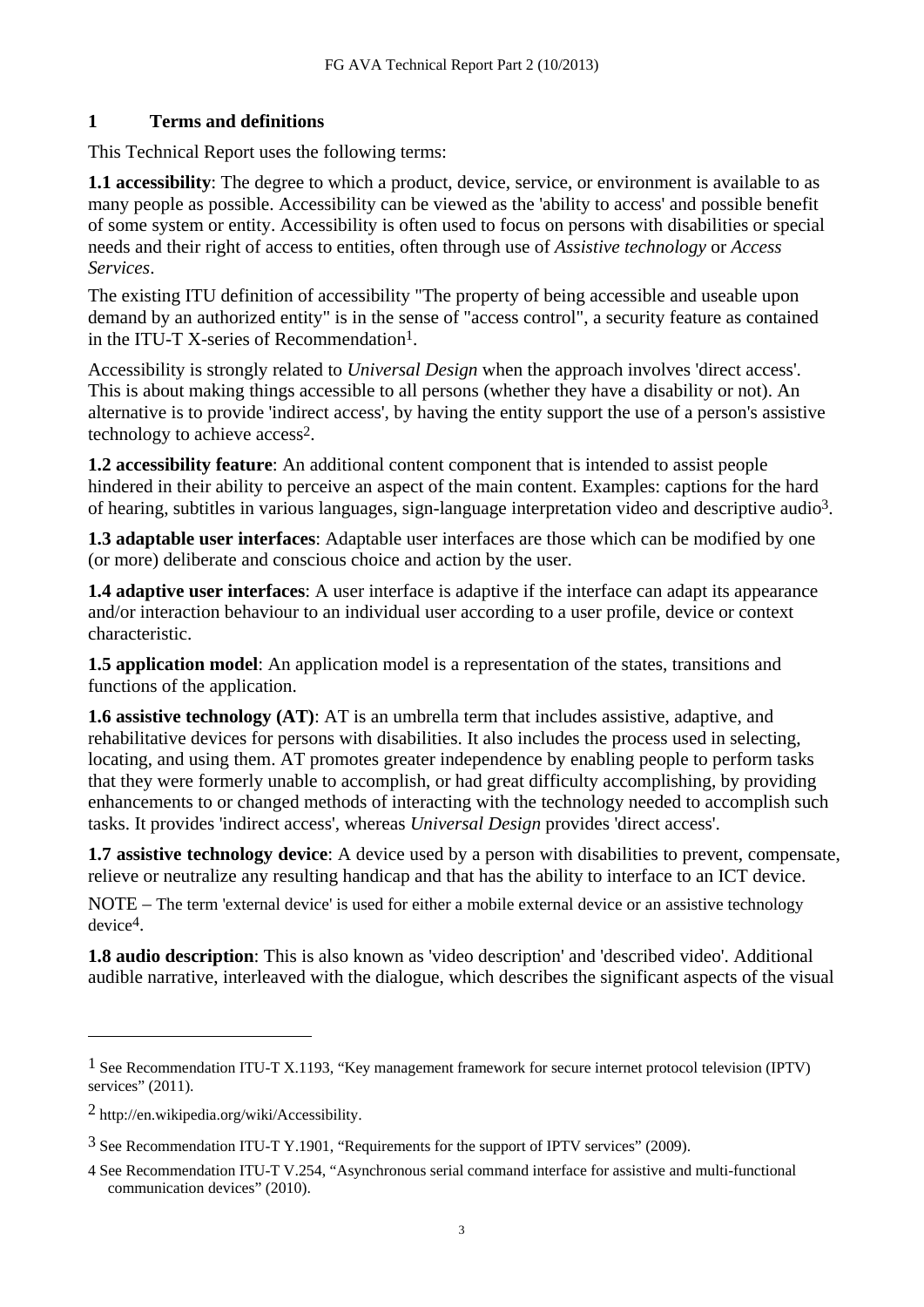content of audio-visual media that cannot be understood from the main soundtrack alone5. Audio description is the verbal depiction of key visual elements in media and live productions. The presentation of any description of media involves the interspersion of these depictions with the program's original audio6.

**1.9 audiovisual content**: All kinds of time-based content consisting of images and sounds.

**1.10 audiovisual media**: Audiovisual media has several connotations, including *Audiovisual Content* and the Distribution Networks and Storage Media used to get the content from those who make it to those who want to use it. A distinction is often made between a *linear* audiovisual media service (audiovisual media service provided by a media service provider for simultaneous viewing of programmes on the basis of a programme schedule) and an *on-demand* audiovisual media service (i.e. a nonlinear audiovisual media service) audiovisual media service provided by a media service provider for the viewing of programmes at the moment chosen by the user and at his individual request on the basis of a catalogue of programmes selected by the media service provider)7.

**1.11 captioning** (North America): It is also known as 'same-language subtitling', 'intra-lingual subtitling' and 'subtitling for the deaf and hard-of-hearing' in Europe.

Subtitling in North America is restricted to foreign language programs. This is the equivalent of 'foreign language subtitling' or 'inter-lingual subtitling' in Europe. Captioning is the process of converting the audio content of a television broadcast, webcast, film, video, CD-ROM, DVD, live event, or other productions into text and displaying the text on a screen or monitor.

Captions not only display words as the textual equivalent of spoken dialogue or narration, but they may include speaker identification, sound effects, and music description. Captioning aims to include as much of the original language as possible. However, altering the original transcription may be necessary to provide time for the caption to be read and for it to be in synchronization with the audio<sup>8</sup>.

Captioning may be presented as text or, in the case of foreign-language dialog, read aloud in the form of *Audio Captioning* (North America) also known as '*Spoken'* or '*Audio Subtitles'* in Europe. The service may be something the viewer has to select (*Closed Captioning*) or may be an integral part of the image (*Open Captioning*).

Where possible *Intra-lingual Captioning* is *pre-prepared*. When produced live, this is done using some kind of *Stenography*, *Re-speaking* or, in certain limited content domains such as weather, directly with speech recognition.

**1.12 captioning, audio**: It is also known as audio subtitles or spoken subtitles. Audio content of an audiovisual work or sequence in a foreign language is converted into captions or subtitles in the target language. These *inter-lingual captions* are then read aloud. This may be done at the source or in the user's device using *speech synthesis*.

**1.13 captioning, closed**: Text scrolling on a television display that represents the audio portion of the program, typically provided for the hearing impaired9.

<sup>5</sup> From Terms and Definitions Database Interactive (TEDDI), ETSI. http://webapp.etsi.org/Teddi/.

<sup>6</sup> Based on definition in the Description Key, the Described and Captioned Media Program [\(http://www.dcmp.org/descriptionkey/\)](http://www.dcmp.org/descriptionkey/).

<sup>7</sup> From Terms and Definitions Database Interactive (TEDDI), ETSI. http://webapp.etsi.org/Teddi/.

<sup>8</sup> Based on definition in the Caption Key, the Described and Captioned Media Program. http://www.dcmp.org/captioningkey/.

<sup>9</sup> See Recommendation ITU-T J.193, "Requirements for the next generation of set-top-boxes" (2004).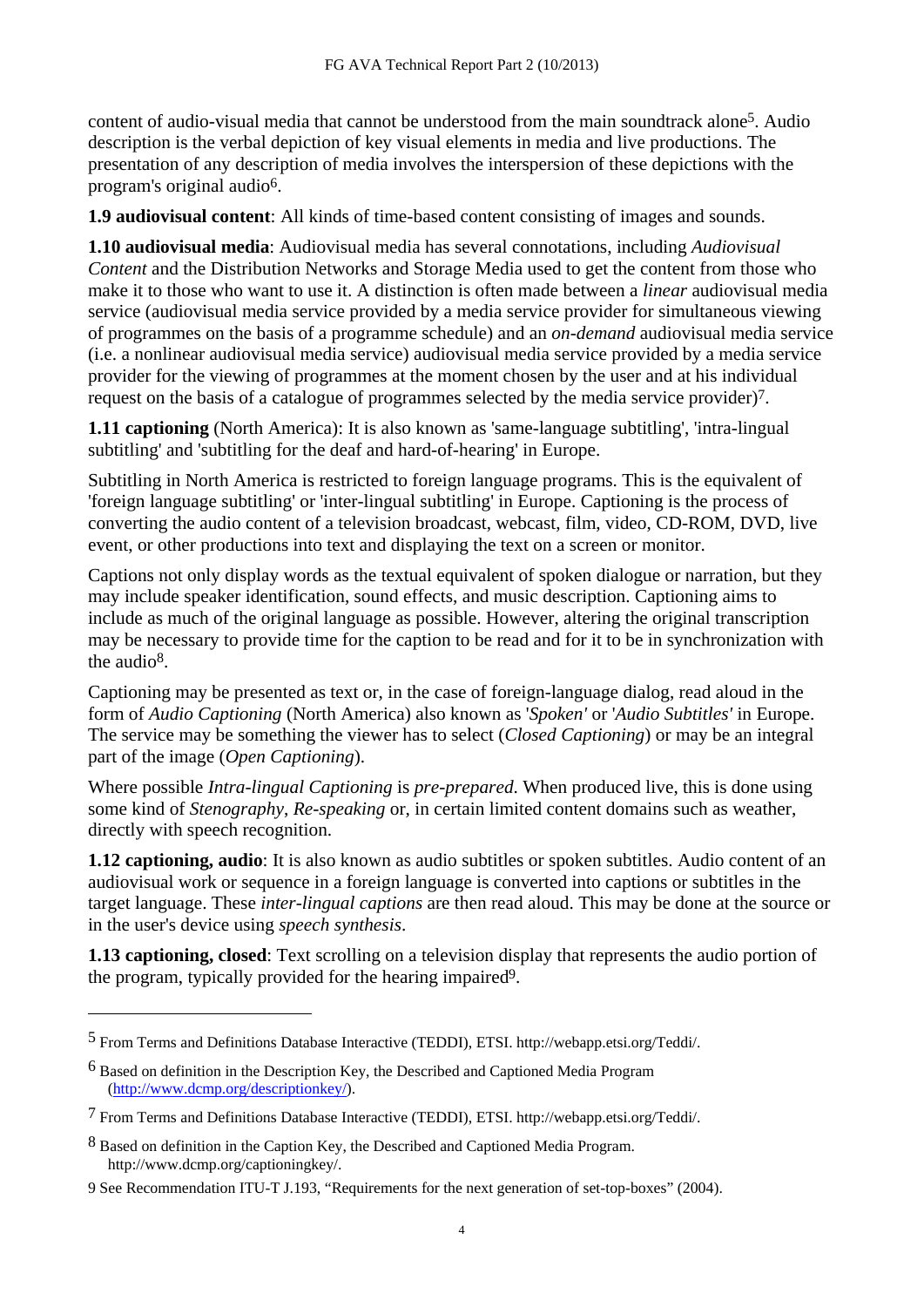**1.14 context modelling**: It is a representation of information that can be used to characterize the external environment of an entity. An entity is a person, a place, a device, or a product that is considered relevant to the interaction between a user and an application, including the user and applications themselves; also a procedure estimating a probability distribution of prediction error from the context<sup>10</sup>.

**1.15 control, remote**: This is also known as a remote, controller or sometimes channel changer. It is an electronic device used for the remote operation of a machine (television set, set-top box or a personal video recorder  $(PVR)^{11}$  often over very short distances within the home.

The design of such devices needs to consider their usability and accessibility. Blind and partially sighted persons and those with other disabilities often encounter difficulties with remote controls that render them inaccessible12.

**1.16 device model and profile**: A device model is a formal machine-readable representation of the features and capabilities of one or several physical components involved in user interaction. A device profile is an instantiation of a device model representing either a specific real device or a stereo type of devices.

**1.17 disability**: Any restriction or lack, resulting from an impairment, of ability to perform an activity in the manner or within the range considered normal for a human being13.

In this context, we are concerned with the term as it is used in the United Nations Convention for the Rights of Persons with Disabilities (UNCRPD).

"The Convention marks a 'paradigm shift' in attitudes and approaches to persons with disabilities. It takes to a new height the movement from viewing persons with disabilities as 'objects' of charity, medical treatment and social protection towards viewing persons with disabilities as 'subjects' with rights, who are capable of claiming those rights and making decisions for their lives based on their free and informed consent as well as being active members of society.

The Convention is intended as a human rights instrument with an explicit, social development dimension. It adopts a broad categorization of persons with disabilities and reaffirms that all persons with all types of disabilities must enjoy all human rights and fundamental freedoms. It clarifies and qualifies how all categories of rights apply to persons with disabilities and identifies areas where adaptations have to be made for persons with disabilities to effectively exercise their rights and areas where their rights have been violated, and where protection of rights must be reinforced14".

"Discrimination on the basis of disability' in the *[Convention on the Rights of Persons with](http://www2.ohchr.org/english/law/disabilities-convention.htm)  [Disabilities](http://www2.ohchr.org/english/law/disabilities-convention.htm)* means any distinction, exclusion or restriction on the basis of disability which has the purpose or effect of impairing or nullifying the recognition, enjoyment or exercise, on an equal basis with others, of all human rights and fundamental freedoms in the political, economic, social,

<sup>10</sup> See Recommendation ITU-T T.87, "Information technology - Lossless and near-lossless compression of continuoustone still images - Baseline" (1998).

<sup>11</sup> Personal video recorder (PVR).

<sup>&</sup>lt;sup>12</sup> See Recommendation ITU-R F.762-2, "Main characteristics of remote control and monitoring systems for HF receiving and transmitting stations" (1995).

<sup>&</sup>lt;sup>13</sup> See Recommendation ITU-T E.135, "Human factors aspects of public telecommunication terminals for people with disabilities" (1995).

<sup>14</sup> CRPD introduction on the UN website:<http://www.un.org/disabilities/default.asp?navid=13&pid=150>.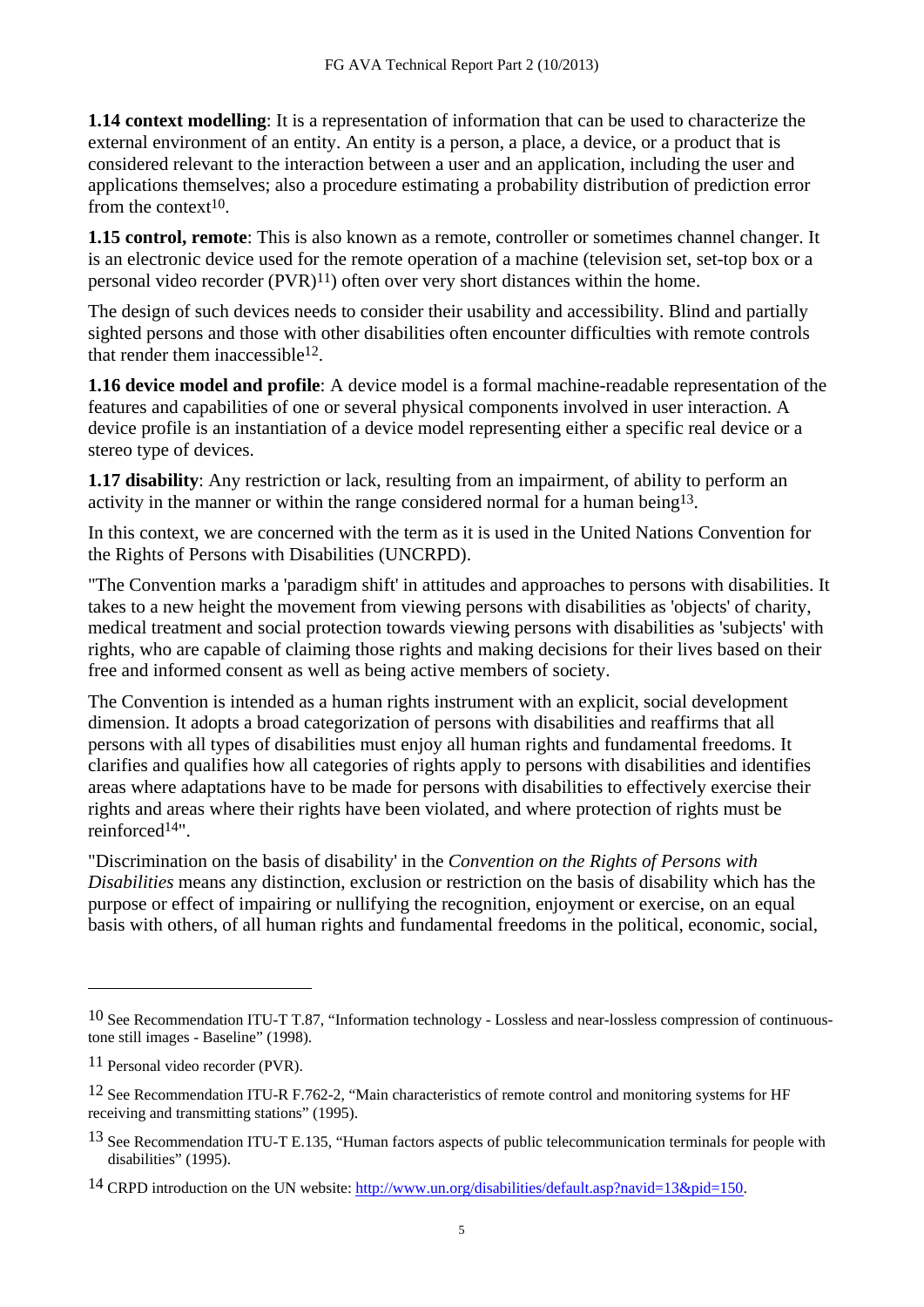cultural, civil or any other field. It includes all forms of discrimination, including denial of reasonable accommodation.15"

#### **1.18 electronic program guide**: See *Program guide, electronic.*

**1.19 environmental model and profile**: An environmental model is a set of characteristics used to describe the environment where the user machine interaction is taking place. It includes all required contextual characteristics besides the user model, the interaction model, the device model, the product and related user tasks. An environmental profile is an instantiation of an environmental model representing either a specific real environment or a stereotype of environments.

**1.20 extensible markup language**: It is a markup language that defines a set of rules for encoding documents in a format that is both human-readable and machine-readable.

**1.21 functional impairment**: It refers to 'a person's loss of functional capacity. Functional capacity is the ability or capability of an organ or system to perform its specified function. The existence of a medical condition /…/does not necessarily restrict functional capacity16'. The UN definition is 'Any loss or abnormality of psychological, or anatomical structure or function'17.

**1.22 hypertext markup language**: It is a system of coding information from a wide range of domains (e.g. text, graphics, database query results) for display by the world wide web browsers. Certain special codes, called tags, are embedded in the document so that the browser can be told how to render the information.

**1.23 hybrid broadcast broadband TV**: This defines a platform for signalling, transport, and presentation of enhanced and interactive applications designed for running on hybrid terminals that include both a DVB compliant broadcast connection and a broadband connection to the internet. It is standardized as [ETSI TS 102 796]18.

**1.24 integrated broadcast and broadband (IBB) DTV service19**: This is a service that simultaneously provides an integrated experience of broadcasting and interactivity relating to media content, data and applications from multiple sources, where the interactivity is sometimes associated with broadcasting programmes<sup>20</sup>.

**1.25 impairment**: Any loss or abnormality of psychological, physiological, or anatomical structure or function21.

**1.26 impairment, age-related**: This is a collection of sensory and cognitive impairments. In the general sense, it covers matters such as the deterioration of sight and hearing, memory impairment

<sup>15</sup> CRPD Article 2: [http://www.un.org/disabilities/default.asp?id=262.](http://www.un.org/disabilities/default.asp?id=262)

<sup>16</sup> Guide to Social Security Law. Australian Government. [http://www.fahcsia.gov.au/guides\\_acts/ssg/ssguide-](http://www.fahcsia.gov.au/guides_acts/ssg/ssguide-1/ssguide-1.1/ssguide-1.1.f/ssguide-1.1.f.270.html)[1/ssguide-1.1/ssguide-1.1.f/ssguide-1.1.f.270.html.](http://www.fahcsia.gov.au/guides_acts/ssg/ssguide-1/ssguide-1.1/ssguide-1.1.f/ssguide-1.1.f.270.html) 

<sup>17</sup> Director of the World Institute on Disability, [http://www.accessiblesociety.org/topics/demographics](http://www.accessiblesociety.org/topics/demographics-identity/dkaplanpaper.htm)[identity/dkaplanpaper.htm.](http://www.accessiblesociety.org/topics/demographics-identity/dkaplanpaper.htm) 

<sup>18</sup> See HSTP.IPTV-Gloss "Technical Paper: Glossary and terminology of IP-based TV-related multimedia services" (Draft 2013-10).

<sup>19</sup> See Report ITU-R BT.2267 "Integrated broadcast-broadband systems". BT Series. Broadcasting service (television). August 2013, ITU. Geneva, Switzerland.<http://www.itu.int/pub/R-REP-BT.2267-2013>.

<sup>20</sup> See Recommendation ITU-T J.205, "Requirements for an application control framework using integrated broadcast and broadband digital television" (2012).

<sup>21</sup> See Recommendation ITU-T E.135 "Human factors aspects of public telecommunication terminals for people with disabilities" (1995).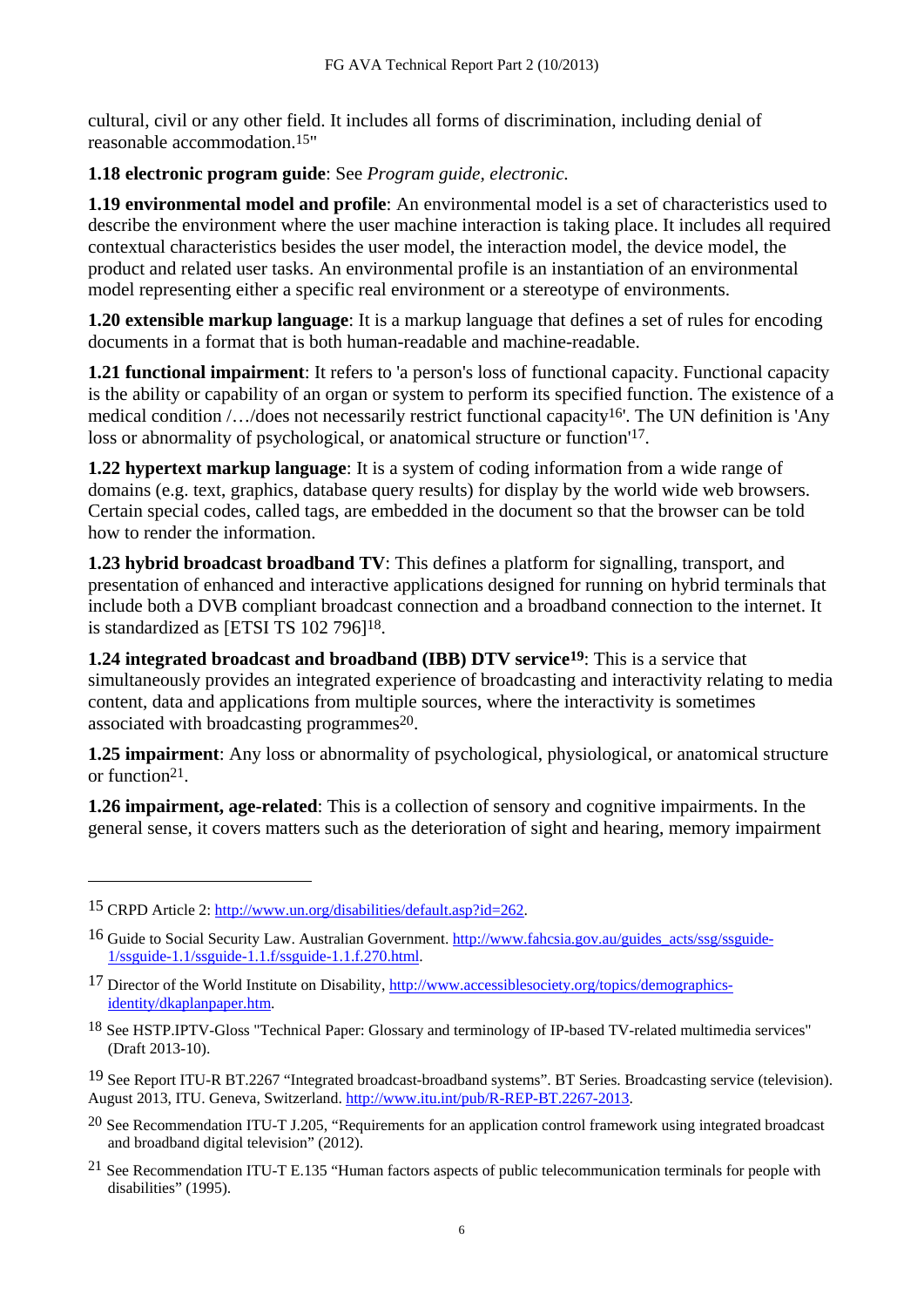or memory loss22. In principle, there can be other impairments that are related to stages in the person's life.

**1.27 impairment, cognitive**: It affects the individual's ability to think, concentrate, formulate ideas, reason and remember23.

**1.28 impairment, dexterity**: It is a reduced function of arms and hands that makes activities related to moving, turning or pressing objects difficult or impossible. This does not influence speech communication itself but makes it hard to make a phone call or use a wide range of other equipment $^{24}$ .

**1.29 impairment, hearing**: This is a generic term including both the deaf and hard-of hearing which refers to persons with any type or degree of hearing loss that causes difficulty working in a traditional way. It can affect the whole range or only part of the auditory spectrum which, for speech perception, the important region is between 250 and 4'000 Hz.25.

**1.30 impairment, visual**: Visual impairment (or vision impairment) is vision loss (of a person) to such a degree as to qualify as an additional support needed through a significant limitation of visual capability resulting from either disease, trauma, or congenital or degenerative conditions that cannot be corrected by conventional means, such as refractive correction, medication, or surgery. The loss may cover visual acuity, significant central or peripheral field defects or reduced contrast sensitivity<sup>26</sup>.

**1.31 inclusive design**: The design of mainstream products and/or services that are accessible to, and usable by, as many people as reasonably possible... without the need for special adaptation or specialized design<sup>27</sup>. It is usually a synonym of *Universal Design*.

This list is incomplete in the sense that it conflates standards bodies in different areas: e.g., it includes ABNT but not ARIB, though they are both standards bodies for radio and broadcasting.

**1.32 Internet protocol television (IPTV)**: Multimedia services such as

television/video/audio/text/graphics data delivered over IP-based networks managed to support the required level of QoS/QoE, security, interactivity and reliability28.

**1.33 key performance indicator (KPI)**: KPI is a [measure of performance](http://en.wikipedia.org/wiki/Measure_of_Performance). KPIs are commonly used by an organization to evaluate its success or the success of a particular activity in which it is engaged against some declared metric or metrics<sup>29</sup>.

**1.34 lightweight interactive multimedia environment**: The multimedia environment for Internet protocol television (IPTV) specified in Recommendation ITU-T H.762. It is a profile of hypertext markup language (HTML), cascading style sheets (CSS), and ECMAScript (Javascript). Together

<sup>&</sup>lt;sup>22</sup> ITU-T FG AVA looked at this not at persons who are elderly but also at the challenges facing children whose intellectual maturity has an impact on their ability to read subtitles.

<sup>23</sup> Industry Canada. Assistive technology links:<http://www.apt.gc.ca/wat/wb14200e.asp?dId=4>.

<sup>24</sup> Industry Canada. Assistive technology links:<http://www.apt.gc.ca/wat/wb14200e.asp?dId=123>.

<sup>25</sup> Industry Canada. Assistive technology links:<http://www.apt.gc.ca/wat/wb14200e.asp?did=5>.

<sup>26</sup> Based on [http://en.wikipedia.org/wiki/Visual\\_impairment](http://en.wikipedia.org/wiki/Visual_impairment).

<sup>27</sup> Based on [http://www-edc.eng.cam.ac.uk/betterdesign/whatis/whatis3.html.](http://www-edc.eng.cam.ac.uk/betterdesign/whatis/whatis3.html)

<sup>28</sup> See Recommendation ITU-T Y.1901, "Requirements for the support of IPTV services" (2009).

<sup>29</sup> Based on [http://en.wikipedia.org/wiki/Performance\\_indicator](http://en.wikipedia.org/wiki/Performance_indicator).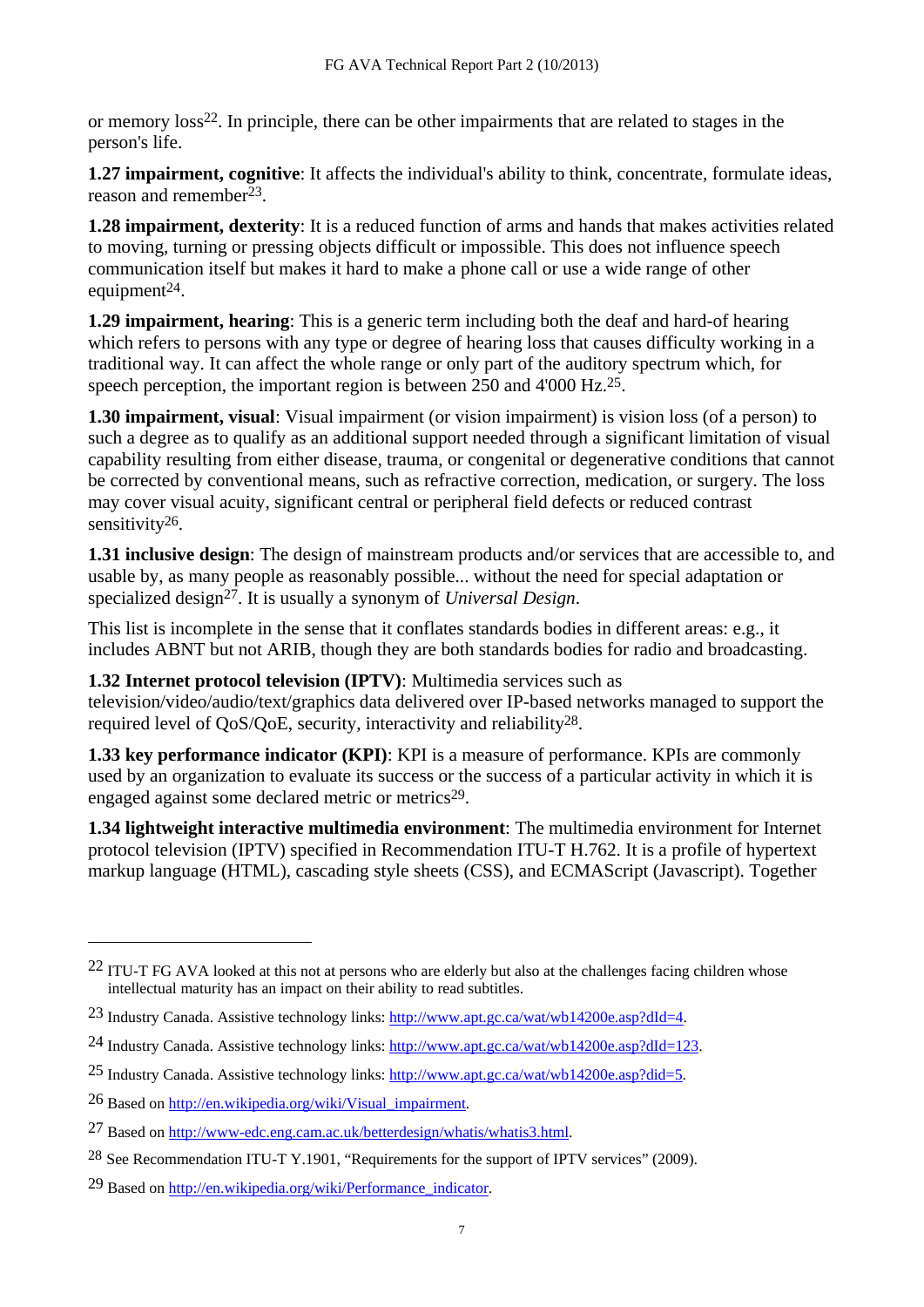with nested context language (NCL), it comprises ITU-T's multimedia application framework for IPTV services.

**1.35 markup language**: A formalism that describes a document's structure, appearance, or other aspects. An example of a markup language is hypertext markup language (HTML)30.

**1.36 metadata**: Structured, encoded data that describe characteristics of information-bearing entities to aid in the identification, discovery, assessment, and management of the described entities.

NOTE – Electronic program guide (EPG) metadata has many applications and may vary in depth from merely identifying the content package title or information to populate an EPG to providing a complete index of different scenes in a movie or providing business rules detailing how the content package may be displayed, copied, or sold.

**1.37 nested context language (NCL)**: A multimedia framework for Internet protocol television (IPTV) and digital TV specified in Recommendation ITU-T H.76131. It is based on extensible markup language (XML) and uses Lua as a scripting language. Together with lightweight interactive multimedia environment (LIME), it comprises ITU-T's multimedia application framework for IPTV services.

**1.38 program guide, electronic**: A service navigation application which is used especially for scheduled linear programs<sup>32</sup>.

**1.39 program guide, on-screen**: A guide displayed on the TV screen as distinct from programme listings and guides on other platforms such as the web, mobile phones and in print media.

**1.40 remote control**: See *Control, remote.*

 $\overline{a}$ 

**1.41 set-top box**: A device that contains demodulator, de-multiplexer, decoder, other functionalities and interfaces related to signal reception and presentation of the distributed programme at the subscriber's site<sup>33</sup>.

**1.42 sign language**: A sign language (also signed language or simply visual signing) is a language which, instead of acoustically conveyed sound patterns, uses manual communication and body language to convey meaning. This can involve simultaneously combining hand shapes, orientation and movement of the hands, arms or body, and facial expressions to fluidly express a speaker's thoughts.

**1.43 sign language interpretation**: The conversion of audible content (speech and other sounds) into a sign language, or vice versa, to enable persons who are deaf to access audible information and to allow communication between deaf and hearing persons.

Sign language interpretation can be provided as a video service showing an interpreter who uses hand gestures and facial expression to convey the main audio content and dialogue to sign language and lip readers34.

<sup>30</sup> See Recommendation ITU-T J.201, "Harmonization of declarative content format for interactive television applications" (2004).

<sup>31</sup> See Recommendation ITU-T H.761 v2, "Nested context language (NCL) and Ginga-NCL" (2011).

 $32$  NOTE – In some traditional broadcast services, EPG is defined as an on-screen guide used to display information on scheduled live broadcast television programmes, allowing a viewer to navigate, select, and discover programmes by time, title, channel, genre. This traditional definition does not cover 'catalogues' for on-demand and download services (sometimes called ECG) and bidirectional interactive services (sometimes called IPG) for end-user interaction with a server or head-end. Some EPGs utilize web pages, or teletext to realize this function. [ITU-T Y.1901].

<sup>33</sup> See Recommendation ITU-T H.770 "Mechanisms for service discovery and selection for IPTV services" (2009).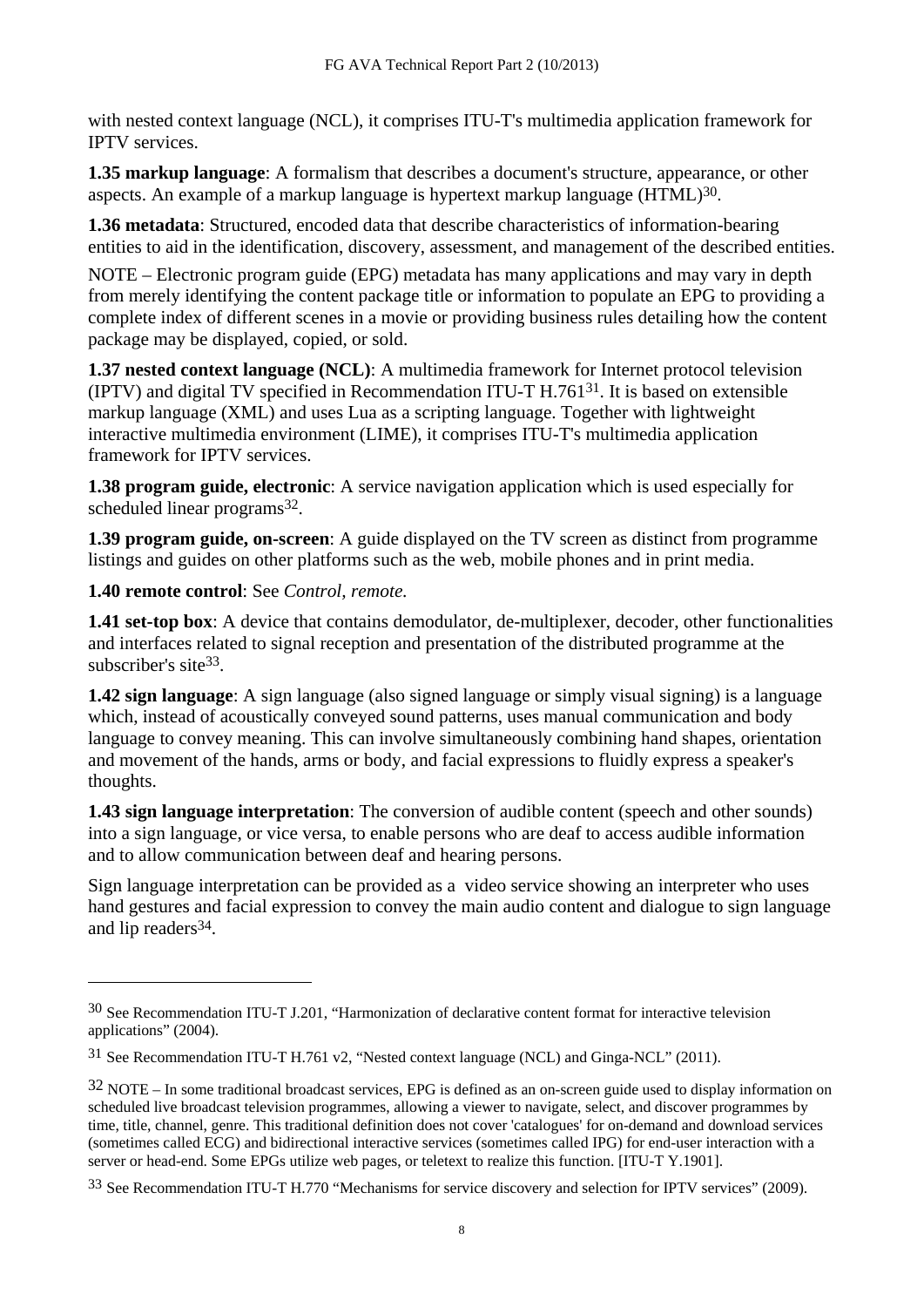**1.44 simulation**: Simulation is the process that enables the interaction of the virtual user with the application model within an artificial environment. The simulation can be real time or offline. Realtime simulation can be performed autonomously or manually, where the operator can interact with the environment from a 1st- or 3rd-person perspective. Accessibility assessment and evaluation can be performed automatically or subjectively by the operator.

**1.45 smart phone**: It is a mobile phone that offers more advanced computing ability and connectivity than a contemporary feature phone.

**1.46 stakeholder**: A party that holds a business interest or concern in the telecommunications business. A stakeholder owns one or more business administrative domains. Recommendation ITU-T Z.600 defines it as "a person, group, organization, or system who affects or can be affected by an organization's actions"35. In the case of audiovisual media accessibility, the stakeholders are all those who have an impact on, or are influenced by the planning, production, exchange, delivery, use and enjoyment of audiovisual content. ITU-T FG AVA has focused on multi-stakeholder processes (non-normative ITU term.

**1.47 subtitles, audio**: See *Captioning, audio*.

**1.48 subtitles, spoken**: See *Captioning, audio*.

**1.49 subtitling**: See *Captioning*.

 $\overline{a}$ 

**1.50 tablet:** A tablet or a tablet personal computer (PC) is a device equipped with a [touchscreen](http://en.wikipedia.org/wiki/Touchscreen) as the primary [input device](http://en.wikipedia.org/wiki/Input_device) and designed for personal use.

**1.51 user agent:** A user agent is any end user software (such as a browser, or any other user interface component) that can retrieve and render application content and invoke requests to the user agent capabilities model to modify the application content.

**1.52 user agent capabilities model**: A user agent capabilities model is a formal machine-readable representation of the capabilities of the user agent related to user interaction.

**1.53 user interaction model**: The user interaction model is a representation of the user interaction behaviour with an application. The user interaction (UI) model is maintained UI-agnostic, which means it is independent of the concrete format of user interface output and input data. User interaction model is often also referred to as abstract user interface model as it describes usually user interface objects which will be used for the presentation of the instances of navigation, and whose instances will be used for the presentation of the access elements. They are called abstract because these descriptions are independent of the implementation of the real user interfaces.

**1.54 user interface design pattern**: This is an approved user interface solution to a recurring design problem. User interface design has a formalized description. For the use in adaptive user interfaces, design patterns have a representation in the form of reusable software components which can be put together to complete user interfaces during runtime.

**1.55 user model and profile**: A user model is a set of user characteristics required to describe the user of a product. The characteristics are represented by variables. The user model is established by the declaration of these variables. It is formally described in a machine-readable and humanreadable format.

<sup>34</sup> NOTE - This service comes in the form of supplementary video content, usually smaller in image size to that of the main video content. Ideally, the user can control the position, size and background properties (solid or transparent and the colour, if solid). It is of sufficient temporal and spatial quality to enable sign reading and lip reading. See also [ITU-T Y.1991].

<sup>35</sup> Recommendation ITU-T Z.600, "Distributed processing environment architecture" (2000).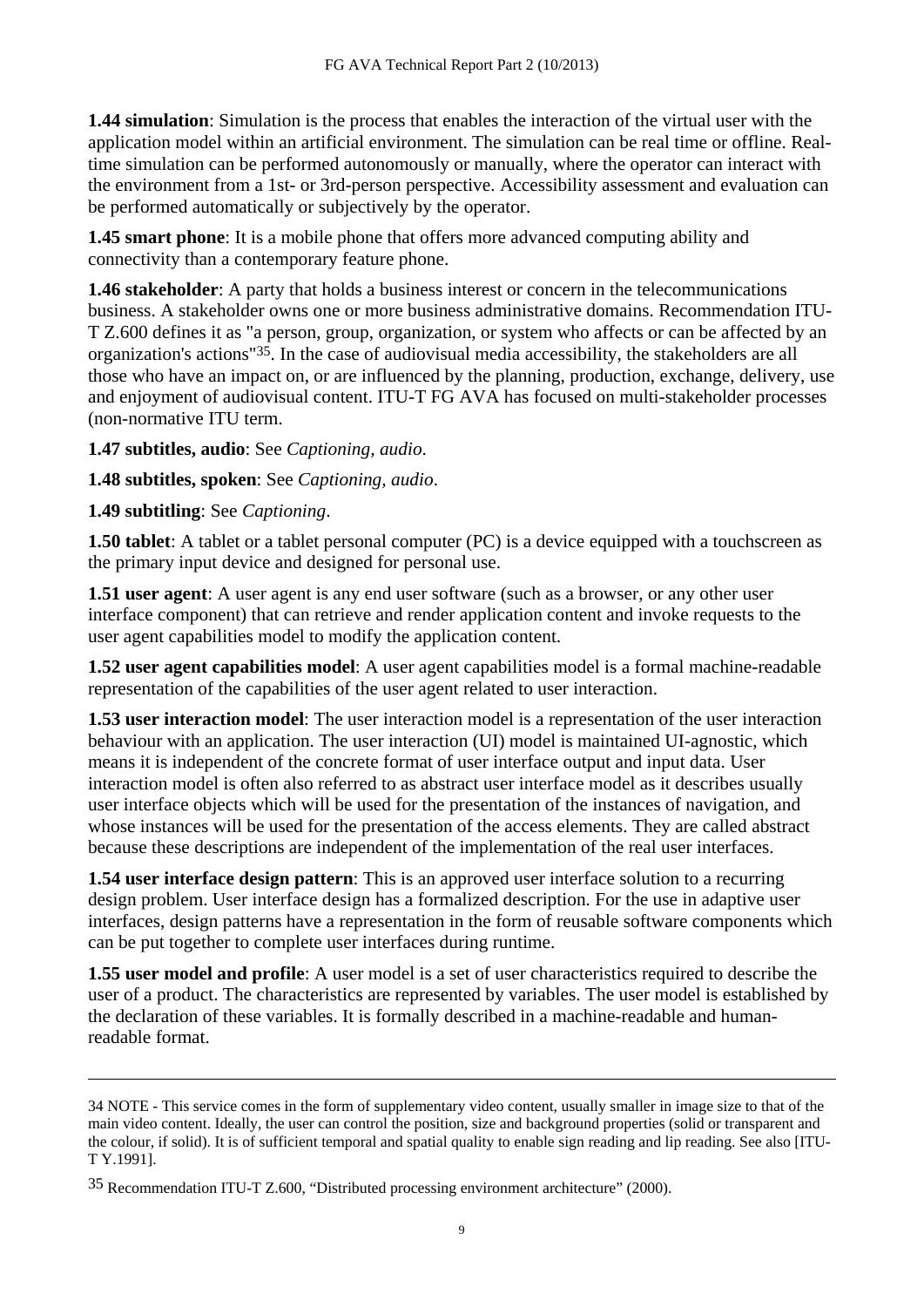A user profile is an instantiation of a user model representing either a specific real user or a representative set of real users.

**1.56 user model/profile validation**: Validation is the process to determine whether the model is an appropriate representation of the user for a specific application. If the model is mathematical, it would require a statistical validation process. If the model is non-mathematical, then it could be validated through qualitative processes. The type, process and metrics of validation should be standardized.

**1.57 video on demand (VOD)**: A service in which the end user can, on demand, select and view a video content and where the end user can control the temporal order in which the video content is viewed (e.g. the ability to start the viewing, pause, fast forward, rewind, etc.).36

**1.58 virtual instance (user, environment, device, etc.)**: A virtual instance is a representation of a user, environment, device, etc., based on a profile. The virtual instance exists in a computer memory during the runtime of an application.

#### **2 Abbreviations and acronyms**

This Technical Report uses the following abbreviations and acronyms:

| AT          | <b>Assistive Technology</b>                           |
|-------------|-------------------------------------------------------|
| <b>CRPD</b> | Convention on the Rights of Persons with Disabilities |
| <b>CSS</b>  | <b>Cascading Style Sheets</b>                         |
| <b>DVB</b>  | Digital Video Broadcasting                            |
| <b>ECMA</b> | <b>ECMAScript</b> (Javascript)                        |
| <b>EPG</b>  | Electronic Program Guide                              |
| <b>HTML</b> | HyperText Markup Language                             |
| <b>IBB</b>  | <b>Integrated Broadcast and Broadband service</b>     |
| <b>IPTV</b> | <b>Internet Protocol Television</b>                   |
| <b>KPI</b>  | Key Performance Indicator                             |
| <b>LIME</b> | Lightweight Interactive Multimedia Environment        |
| <b>NCL</b>  | <b>Nested Context Language</b>                        |
| <b>PVR</b>  | Personal Video Recorder                               |
| QoS         | <b>Quality of Service</b>                             |
| <b>STB</b>  | Set-Top Box                                           |
| UI          | <b>User Interaction</b>                               |
| <b>VOD</b>  | Video On Demand                                       |
| W3C         | World Wide Web Consortium                             |
| <b>XML</b>  | eXtensible Markup Language                            |
|             |                                                       |

<sup>36</sup> Note - The viewing may occur sometime after the selection of the video content.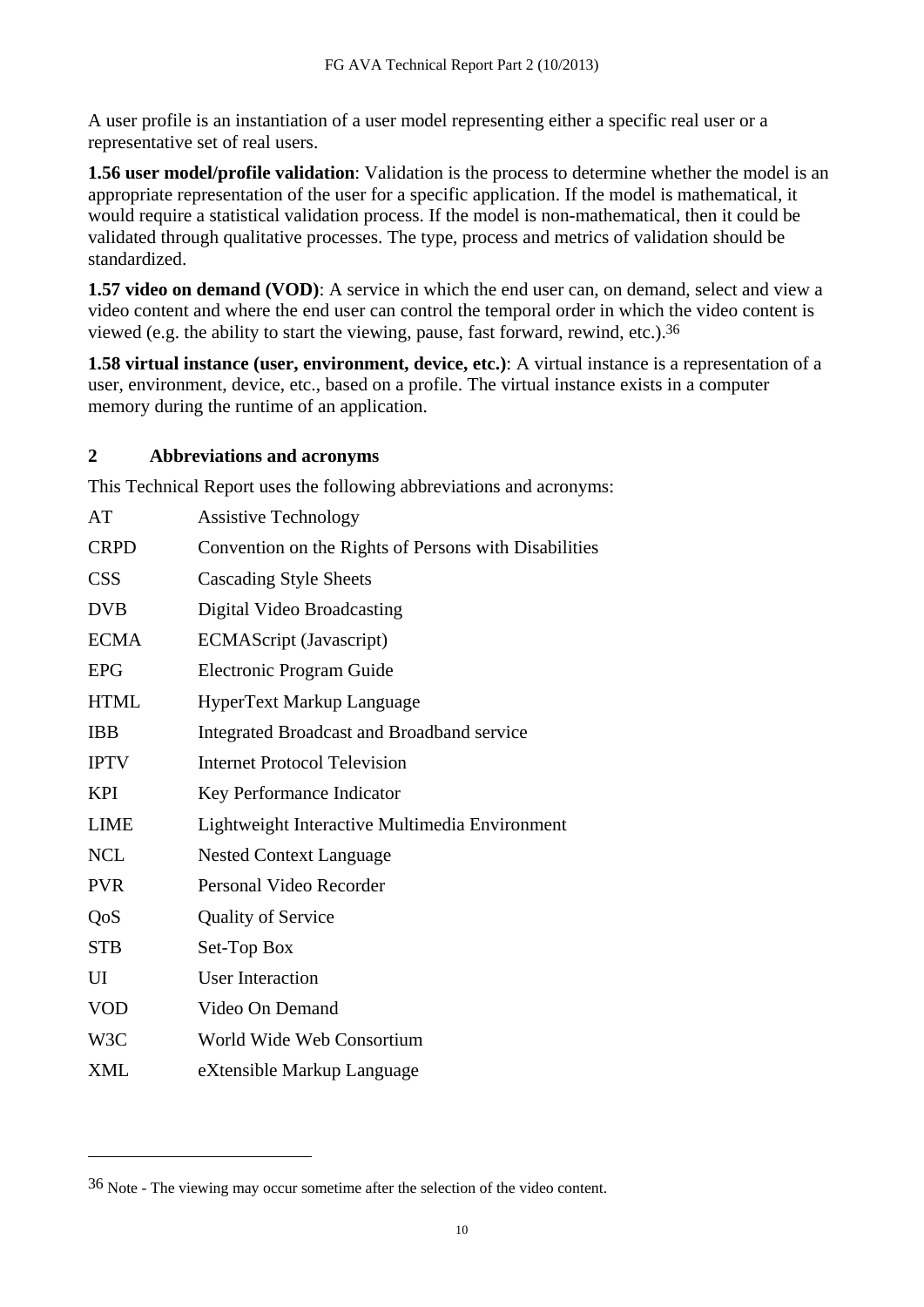| 3               | <b>References</b> |                                                                                                                                                         |
|-----------------|-------------------|---------------------------------------------------------------------------------------------------------------------------------------------------------|
|                 | [ITU-R BT.2267]   | Recommendation ITU-R BT.2267 (2013), Integrated broadcast-broadband<br>systems.                                                                         |
|                 | $[ITU-R F.762-2]$ | Recommendation ITU-R F.762-2 (1995), Main characteristics of remote<br>control and monitoring systems for HF receiving and transmitting stations".      |
| $[ITU-T E.135]$ |                   | Recommendation ITU-T E.135 (1995), Human factors aspects of public<br>telecommunication terminals for people with disabilities.                         |
| $[ITU-T H.721]$ |                   | Recommendation ITU-T H.721 (2009), IPTV terminal devices: Basic<br>model.                                                                               |
| $[ITU-T H.750]$ |                   | Recommendation ITU-T H.750 (2008), High-level specification of metadata<br>for IPTV services.                                                           |
| $[ITU-T H.761]$ |                   | Recommendation ITU-T H.761 v2 (2011), Nested context language (NCL)<br>and Ginga-NCL.                                                                   |
| $[ITU-T H.762]$ |                   | Recommendation ITU-T H.762 (2011), Lightweight interactive multimedia<br>environment (LIME) for IPTV services.                                          |
| $[ITU-T H.770]$ |                   | Recommendation ITU-T H.770 (2009), Mechanisms for service discovery<br>and selection for IPTV services.                                                 |
| $[ITU-T J.193]$ |                   | Recommendation ITU-T J.193 (2004), Requirements for the next generation<br>of set-top-boxes.                                                            |
| $[ITU-T J.201]$ |                   | Recommendation ITU-T J.201 (2004), "Harmonization of declarative<br>content format for interactive television applications".                            |
| $[ITU-T J.205]$ |                   | Recommendation ITU-T J.205 (2012), Requirements for an application<br>control framework using integrated broadcast and broadband digital<br>television. |
| $[ITU-T V.254]$ |                   | Recommendation ITU-T V.254 (2010), Asynchronous serial command<br>interface for assistive and multi-functional communication devices.                   |
| $[ITU-T T.87]$  |                   | Recommendation ITU-T T.87 (1998), Information technology-Lossless and<br>near-lossless compression of continuous-tone still images-Baseline.            |
| $[ITU-T Z.600]$ |                   | Recommendation ITU-T Z.600 (2000), Distributed processing environment<br>architecture.                                                                  |
|                 | [ITU-T Y.1901]    | Recommendation ITU-T Y.1901 (2009), Requirements for the support of<br><b>IPTV</b> services.                                                            |
|                 | [ITU-T Y.1991]    | Recommendation ITU-T Y.1991 (2010), Terms and definitions for IPTV.                                                                                     |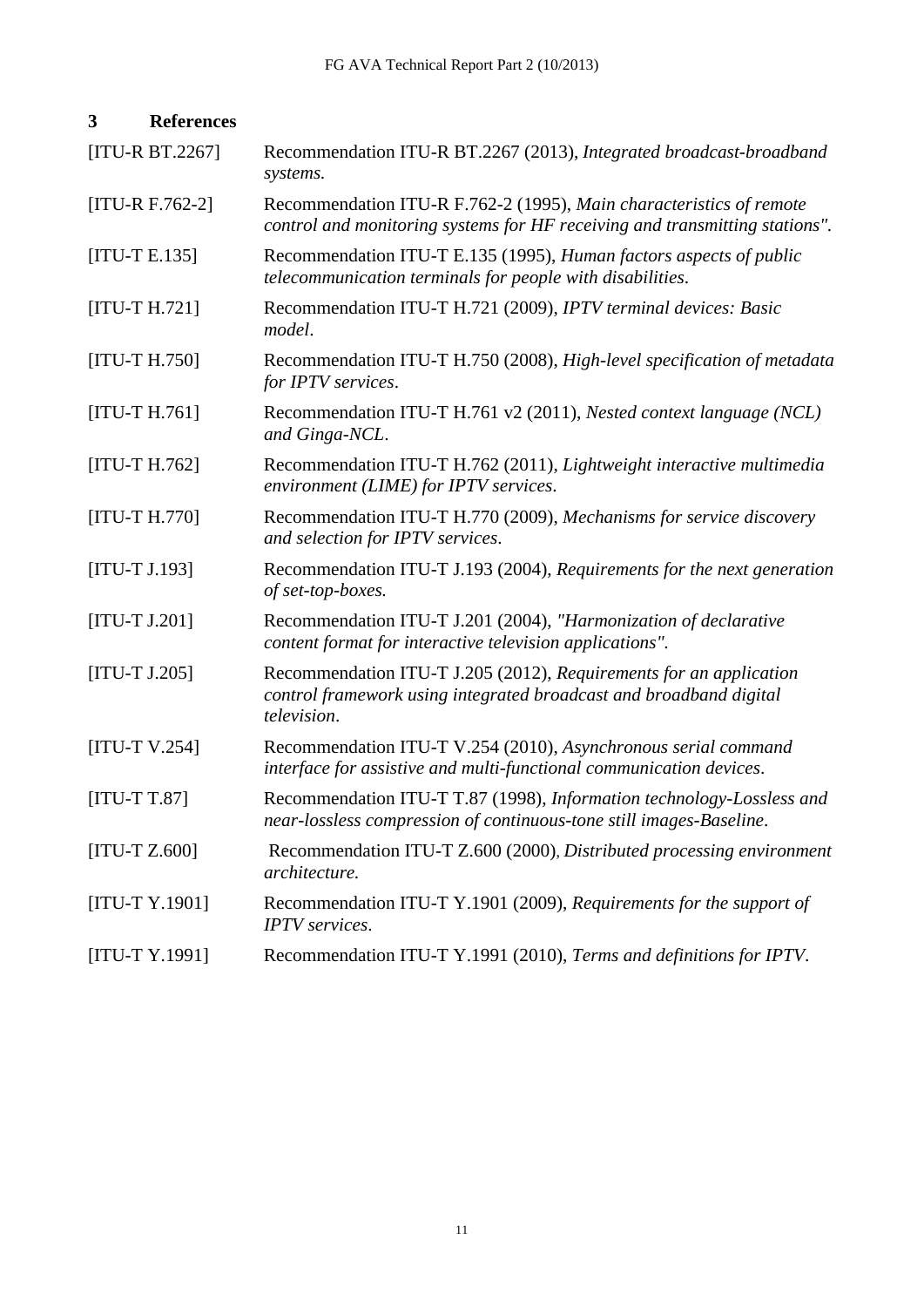# **Annex A: FG AVA Technical Reports: Abbreviations**

| AAC            | <b>Advanced Audio Coding</b>                                            |
|----------------|-------------------------------------------------------------------------|
| <b>ACMA</b>    | Australian Communications and Media Authority                           |
| AD             | <b>Audio Description</b>                                                |
| <b>ADHD</b>    | <b>Attention Deficit Hyperactivity Disorder</b>                         |
| <b>ADLAB</b>   | Audio-Description: Life-Long Access for the Blind                       |
| <b>AFNOR</b>   | Association Française de Normalisation                                  |
| <b>AODE</b>    | Author Once, Deliver Everywhere                                         |
| <b>API</b>     | <b>Application Programming Interface</b>                                |
| ASI            | Asynchronous Serial Interface (DVB)                                     |
| ASL            | American Sign Language                                                  |
| <b>AST</b>     | Audio SubTitle                                                          |
| AT             | <b>Assistive Technology</b>                                             |
| AV             | AudioVisual                                                             |
| <b>AVMS</b>    | <b>AudioVisual Media Services</b>                                       |
| <b>CEA</b>     | <b>Consumer Electronics Association (North American Association)</b>    |
| <b>CENELEC</b> | Comité Européen de Normalisation Electrotechnique                       |
| CC             | <b>Closed Captioning</b>                                                |
| CG             | <b>Computer Graphics</b>                                                |
| <b>CMMB</b>    | Converged Mobile Multimedia Broadcasting                                |
| <b>COPE</b>    | Create Once, Publish Everywhere                                         |
| <b>CRTC</b>    | Canadian Radio-Television and Telecommunications Commission             |
| <b>CSR</b>     | Corporate Social responsibility                                         |
| <b>CSS</b>     | <b>Cascading Style Sheet</b>                                            |
| <b>CVAA</b>    | Twenty-First Century Communications and Video Accessibility Act of 2010 |
| <b>DAVIC</b>   | Digital Audio Visual Council                                            |
| DE             | Dialogue Enhancement                                                    |
| <b>DMB</b>     | Digital Media Broadcasting                                              |
| <b>DTG</b>     | Digital TV Group                                                        |
| <b>DTG</b>     | Data-Time Group                                                         |
| <b>DTH</b>     | Direct To Home                                                          |
| <b>DTT</b>     | <b>Digital Terrestrial Television</b>                                   |
| <b>DTV</b>     | Digital TeleVision                                                      |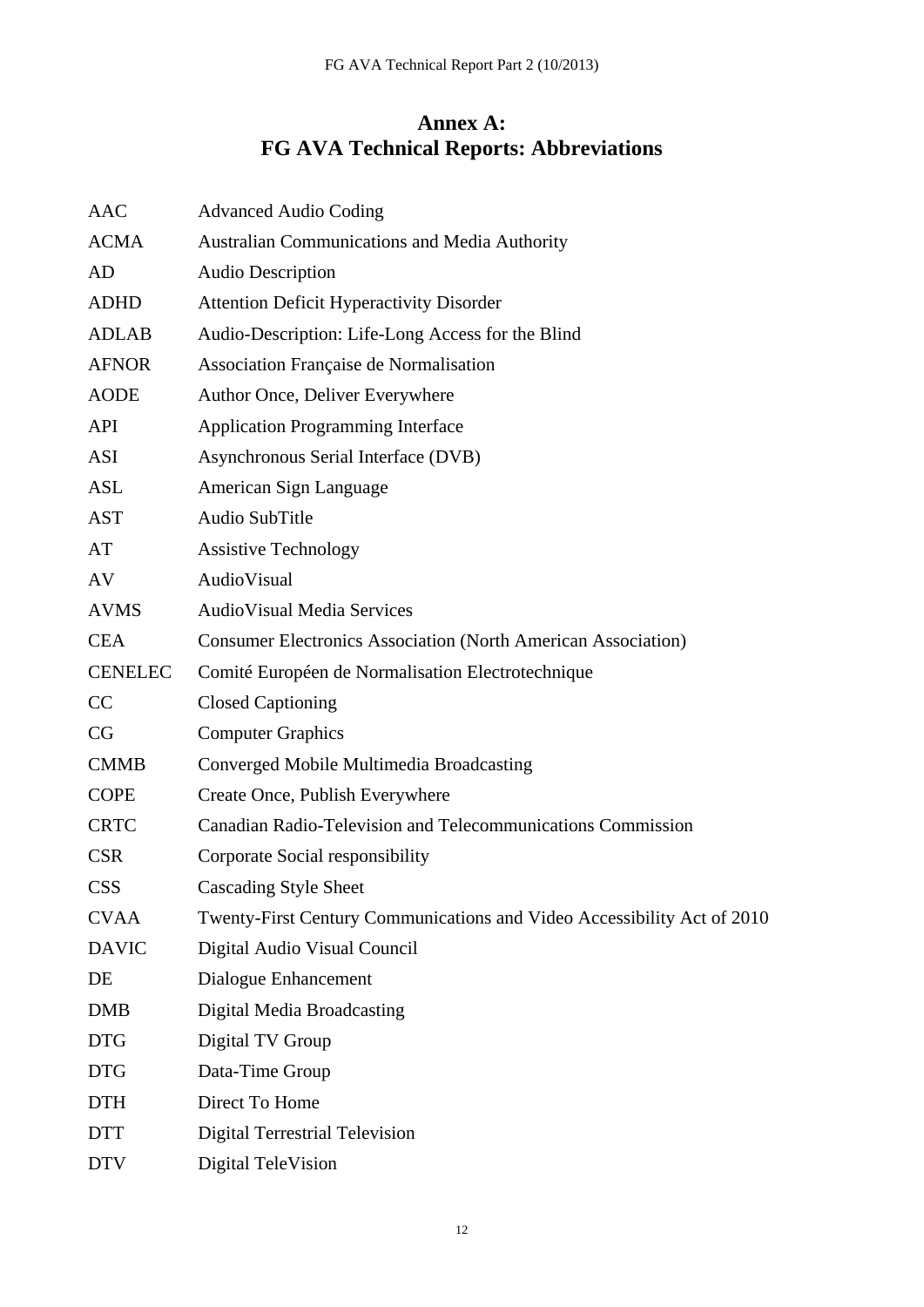| DV.             | Described Video                                                       |
|-----------------|-----------------------------------------------------------------------|
| DVB-C           | Digital Video Broadcasting-Cable                                      |
| <b>DVBP</b>     | <b>Described Video Best Practices</b>                                 |
| <b>DVD</b>      | Digital Versatile Disk                                                |
| <b>DVR</b>      | Digital Video Recorder                                                |
| e <sub>2e</sub> | end-to-end                                                            |
| <b>EBU</b>      | European Broadcasting Union                                           |
| <b>EBU-TT</b>   | <b>EBU Timed Text</b>                                                 |
| <b>ECCA</b>     | <b>European Cable Communications Association</b>                      |
| ECL             | EuroCableLabs, technical cell of ECCA                                 |
| <b>ECMA</b>     | <b>European Computer Manufacturers Association</b>                    |
| <b>EICTA</b>    | European Information & Communications Technology Industry Association |
| <b>EPG</b>      | Electronic Program Guide                                              |
| <b>EPRA</b>     | European Platform of Regulatory Authorities                           |
| EQ              | Equalization                                                          |
| <b>FCC</b>      | Federal Communication Commission (of United States of America)        |
| FG AVA          | Focus Group on AudioVisual media Accessibility                        |
| <b>GPS</b>      | <b>Global Positioning System</b>                                      |
| <b>HBBTV</b>    | Hybrid Broadcast Broadband TV                                         |
| HE              | <b>High Efficiency</b>                                                |
| HoH             | Hard of Hearing                                                       |
| <b>HTML</b>     | HyperText Markup Language                                             |
| <b>IBB</b>      | <b>Integrated Broadcast-Broadband system</b>                          |
| <b>ICT</b>      | <b>Information and Communication Technology</b>                       |
| <b>IEC</b>      | <b>International Electrotechnical Commission</b>                      |
| <b>IEEE</b>     | Institute of Electrical and Electronics Engineers                     |
| <b>IETF</b>     | <b>Internet Engineering Task Force</b>                                |
| <b>IMDb</b>     | <b>Internet Movie Database</b>                                        |
| IP              | <b>Internet Protocol</b>                                              |
| <b>IPR</b>      | <b>Intellectual Property Right</b>                                    |
| <b>IPTV</b>     | <b>Internet Protocol Television</b>                                   |
| <b>ISDB</b>     | <b>Integrated Services Digital Broadcasting</b>                       |
| ISDB-T          | <b>Terrestrial Integrated Services Digital Broadcasting</b>           |
| <b>ISO</b>      | International Organization for Standardization                        |
| <b>ISOBMFF</b>  | ISO Base Media File Format                                            |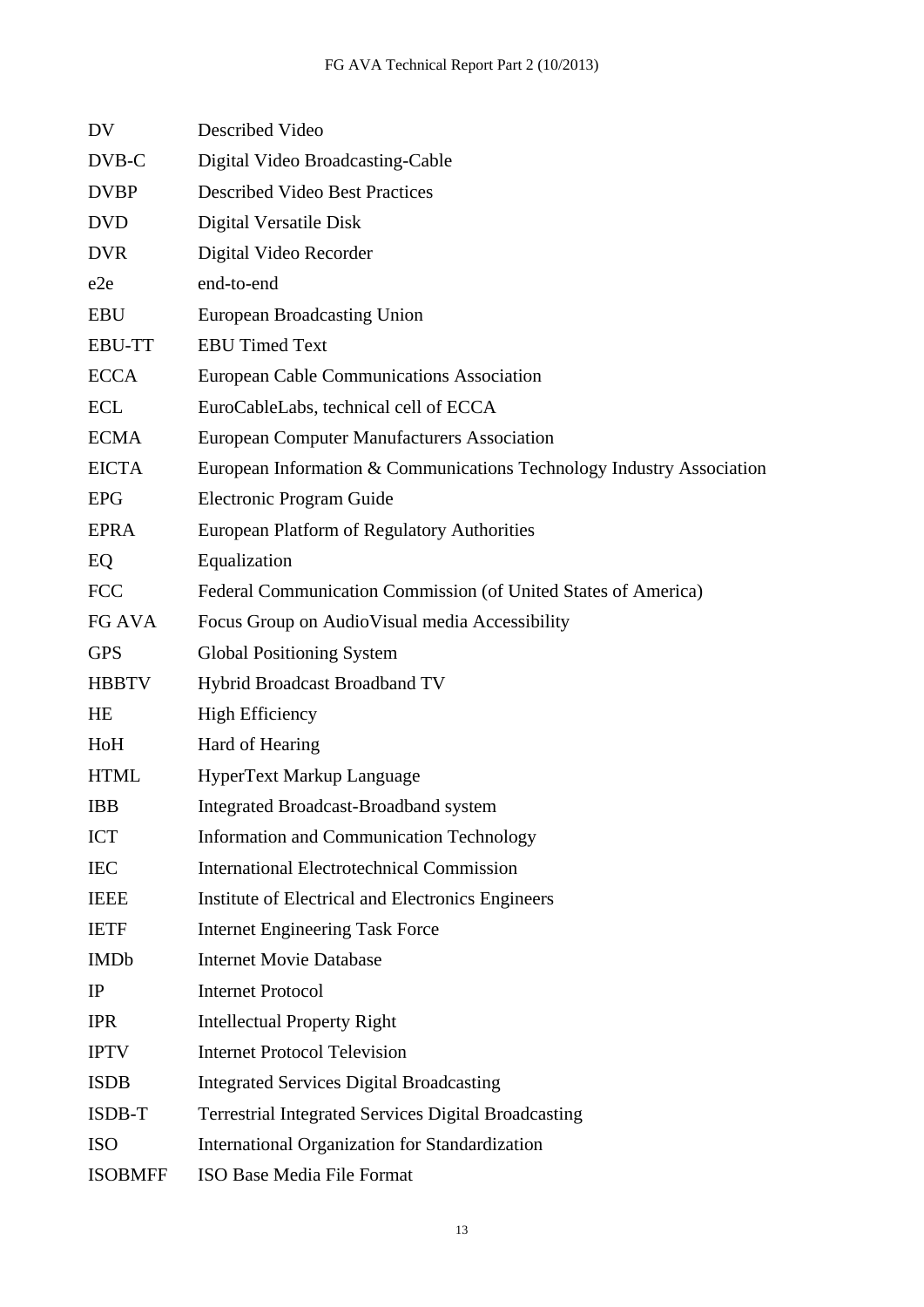| IT           | <b>Information Technology</b>                               |
|--------------|-------------------------------------------------------------|
| <b>ITU-R</b> | The ITU Radiocommunication Sector                           |
| ITU-T        | The ITU Telecommunication Standardization Sector            |
| <b>JTC</b>   | <b>Joint Technical Committee</b>                            |
| <b>KPI</b>   | Key Performance Indicator                                   |
| <b>LIME</b>  | Lightweight Interactive Multimedia Environment              |
| <b>LKFS</b>  | K-weighted Loudness Full Scale                              |
| <b>LUFS</b>  | Loudness Units (relative) to Full Scale                     |
| <b>MPEG</b>  | Moving Picture Experts Group                                |
| <b>MSP</b>   | Multi-Stakeholder Process                                   |
| <b>NABC</b>  | Needs, Approach, Benefits, Competition                      |
| <b>NCL</b>   | <b>Nested Context Language</b>                              |
| NER-Model    | <b>Named Entity Recognizer</b>                              |
| <b>NGO</b>   | Non-Governmental Organization                               |
| <b>OBPD</b>  | Organization of Broadcasting for People with Disability     |
| <b>OCR</b>   | <b>Optical Character Recognition</b>                        |
| <b>OTT</b>   | Over the Top                                                |
| PC           | <b>Personal Computer</b>                                    |
| <b>PDF</b>   | <b>Portable Document Format</b>                             |
| <b>POPE</b>  | Produce Once, Publish Everywhere                            |
| <b>PSE</b>   | Pidgin Sign English                                         |
| <b>PVR</b>   | Personal Video Recorder                                     |
| QoS          | <b>Quality of Service</b>                                   |
| QoE          | <b>Quality of Experience</b>                                |
| QVC          | <b>Quality Value Convenience</b>                            |
| R&D          | <b>Research and Development</b>                             |
| <b>RFC</b>   | <b>Request For Comment</b>                                  |
| <b>RNIB</b>  | Royal National Institute of Blind People                    |
| <b>RTP</b>   | <b>Request for Proposal</b>                                 |
| <b>SAOC</b>  | Spatial Audio Object Coding                                 |
| <b>SDI</b>   | Serial Digital Interface (DVB)                              |
| <b>SDO</b>   | <b>Standards Development Organization</b>                   |
| SDP-US       | Simple Delivery Profile (for Closed Captions)-United States |
| SG           | <b>Study Group</b>                                          |
| <b>SMPTE</b> | Society of Motion Picture and Television Engineers          |